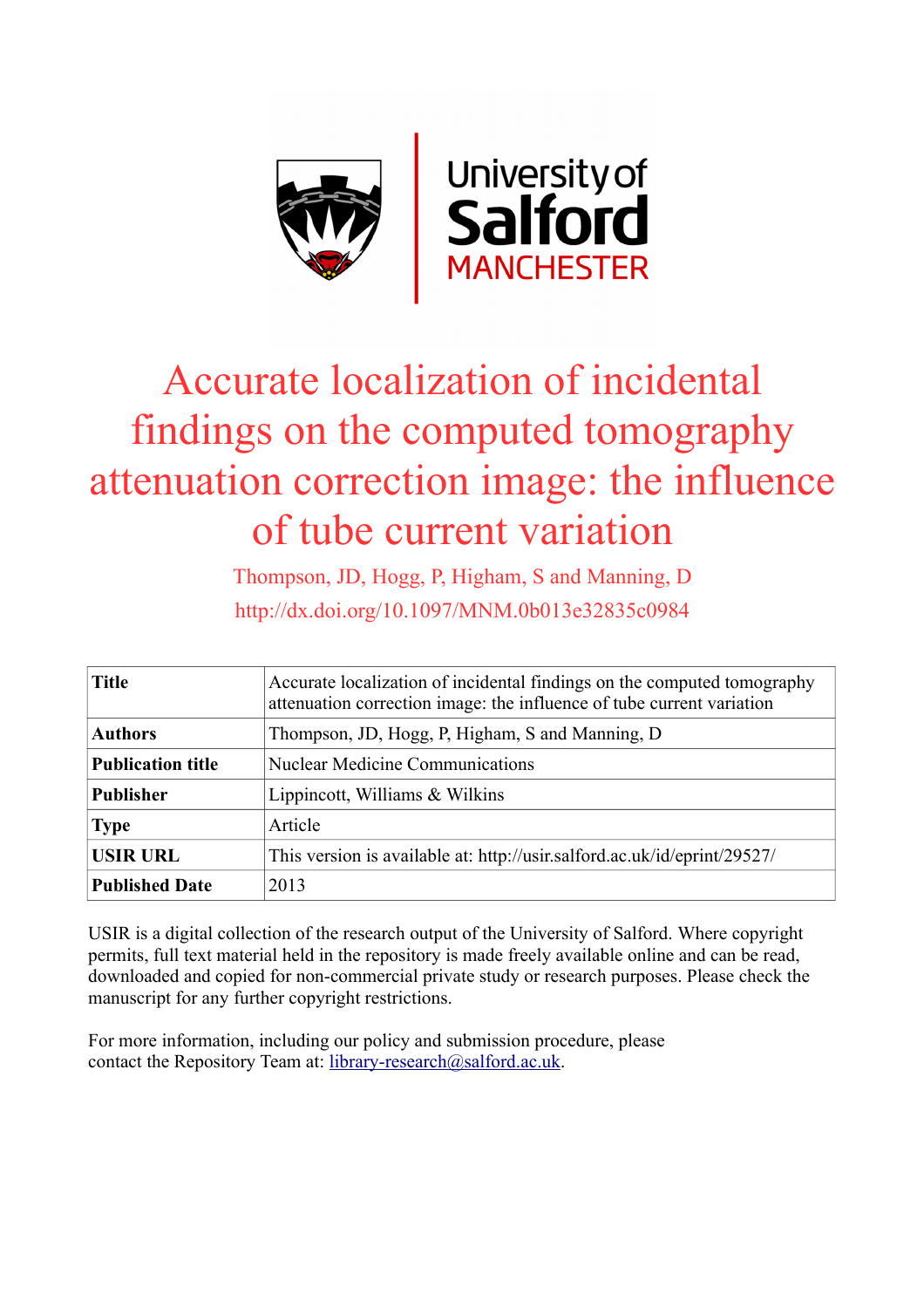# **Accurate localization of incidental findings on the CT attenuation correction image: The influence of tube current variation**

## **Introduction**

Computed tomography (CT) has improved the sensitivity and specificity of many nuclear medicine techniques through the provision of additional anatomic information or by providing a high quality attenuation correction (AC) map [1,2]. The use of AC is strongly recommended in some patients undergoing certain procedures, most notably for those undergoing myocardial perfusion imaging (MPI) [3,4]. Within this patient group there is also potential for the discovery of extra-cardiac pathology by examining the co-incidentally produced CTAC image [4,5]. The ethical and legal considerations of reviewing the CTAC image have been discussed previously [6] and it is known that some nuclear medicine centres routinely review these images to determine whether incidental chest pathology is present. To a similar end, it has also been suggested that the raw projection data from the SPECT acquisition should be assessed for incidental cardiac and extra-cardiac findings as part of the clinical routine [7,8].

Variation of tube current has no impact on tissue attenuation values and Hounsfield Units (HU) – the resultant attenuation maps are therefore largely independent of mA [9,10,11,12]. However, the impact of varying mA on lesion detection is less clear and this deserves investigation because of the potential dose saving at lower mA values.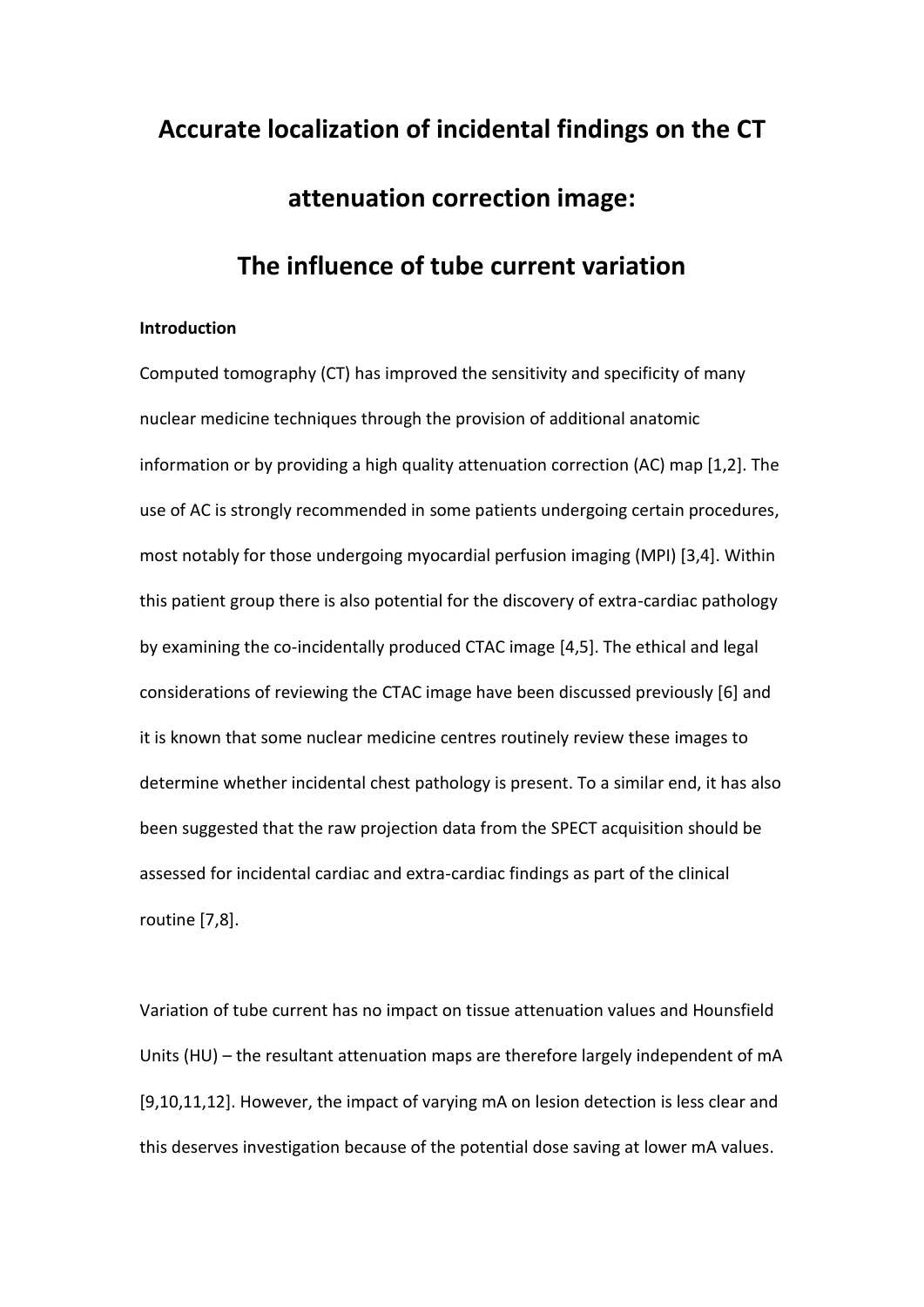A suitable approach to investigating this would be through visual performance assessment; previous visual performance phantom simulations have shown that lesion detection rates can be maintained at reduced tube currents [13]. This paper describes a free-response receiver operating characteristic (FROC) investigation of the full clinical mA range available on the GE Infinia Hawkeye 4 SPECT/CT (GEH4; General Electric Medical Systems, WI, USA) to establish the impact on lesion detection performance within an anthropomorphic chest phantom.

## **Method**

## *CTAC Acquisitions / Anthropomorphic Phantom*

The four mA values available for clinical use (1.0, 1.5, 2.0 and 2.5) on the GEH4 were used to image a static anthropomorphic chest phantom which contained simulated pulmonary lesions [14] (Figure 1). All other CT acquisition parameters remained constant (Table 1).The lesions simulated intra-pulmonary pathology with diameters of 3, 5, 8, 10 and 12mm at 630, -800 and +100 Hounsfield Unit (HU) values. This gave good representation of described density ranges for solid lesions (20-60HU) [15-18] and ground glass opacity (GGO) lesions (-850 to -450HU) [19,20]. The phantom and simulated lesion positions remained constant for the four mA image acquisitions, ensuring the production of a case-matched series of images suitable for FROC analysis. A pre- and post-study diagnostic quality CT scan was acquired to ensure that no movement of simulated lesions had occurred. These diagnostic quality images also acted as the FROC truth (gold standard/true lesion positions) to aid accurate localisation on the CTAC images. Observers were blinded to this data.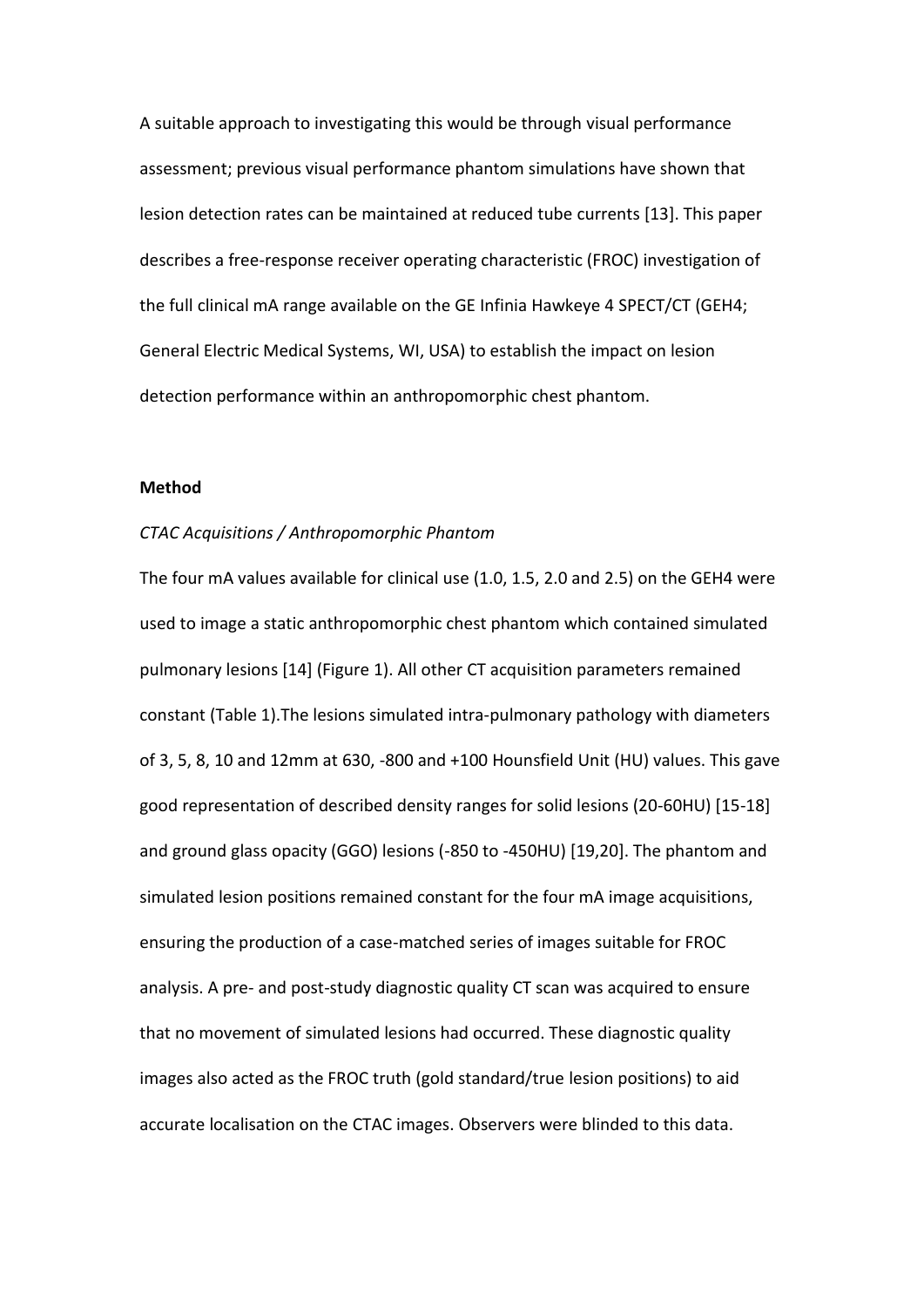#### *Free-Response Receiver Operating Characteristic Analysis (FROC)*

FROC methodology is a significant enhancement on conventional ROC techniques. ROC investigations simply demand an observer to determine whether an image contains lesions and assign a confidence (rating) score to the image. FROC methods allow observers to accurately localise multiple lesions within a single image, with all localizations individually scored. A proximity criterion, surrounding a lesion, is applied to resolve ambiguities in lesion detection (lesion or lesion mimic). This prevents non-lesion localisations (NL) being classified as successful lesion localisations (LL) [21] and the methodology also allows multiple NL marks to be made on an image. Image display and response capture (IDRC) software, ROCView [22], was applied in this observer performance study, to collect localisation and confidence score (mark-rating pairs) data. Data were analysed using jackknife alternative free-response receiver operating characteristic (JAFROC) analysis [23] using the JAFROC figure of merit (FOM) for optimal statistical power. A difference in lesion detection performance would be considered significant at *p*<0.05.

Twenty observers, of varying CT experience (0-24 years, mean 4.25±6.78 years), performed the ROCview lesion detection study. They assessed case-matched images (15 normal and 12 abnormal cases for each mA value (FROC modality), 108 images in total) showing 17 simulated pulmonary lesions. Observers were aware of the case mix and the range of simulated pulmonary lesions per image (0-4). Observers were able to make up to 6 localisations per image, allowing opportunity for both lesion localisations (LL) and non-lesion localisations (NL) in all images. Observers were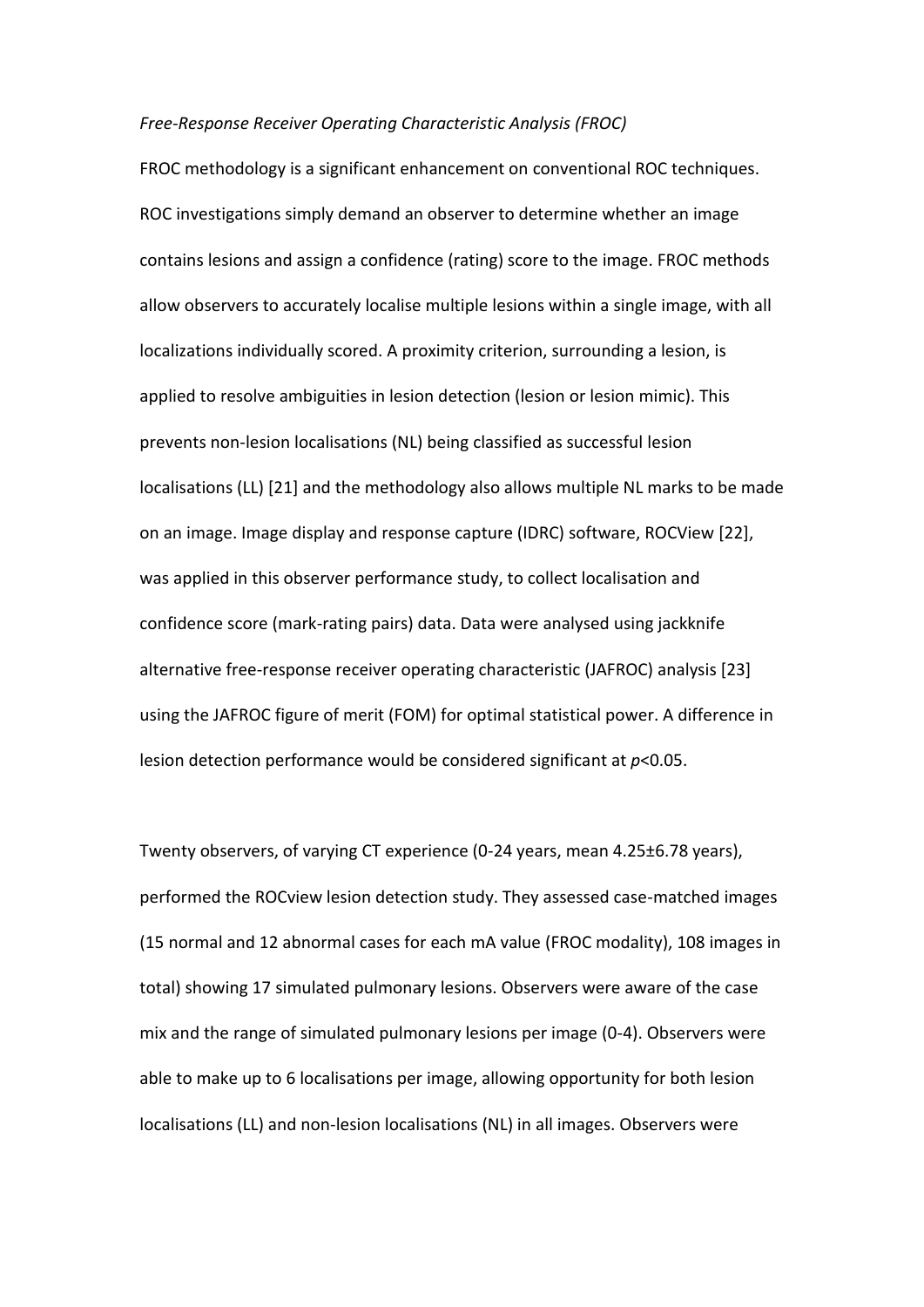instructed to locate only the simulated pulmonary lesions and to ignore all other coincidental mimics of pathology that the phantom may produce.

#### *Viewing Conditions and Study Controls*

The TG-18 test card [24,25] was used to ensure the quality of the reporting standard monitor used for displaying the images on ROCView. The monitor was calibrated according to local clinical specification with ambient lighting dimmed and constant for all observers. The influence of observer familiarity with CT image adjustment (zooming/windowing) was negated, as image adjustment was not permitted in this FROC study. Consequently, the only variable was the mA value used. ROCview automatically randomised and displayed images on a CT lung window (width 1500, level -500).

#### *Dose Recordings*

The GEH4 provides the computed tomography dose index  $(CTDI<sub>vol</sub>)$  as an indication of dose received. The effective mAs was calculated and effective dose (*E*) estimated using a chest specific conversion factor (0.014 mSv mGy $^{-1}$  cm $^{-1}$ ) following a previously described method [26].

#### *Quality Control – Hounsfield Unit Accuracy*

Conventional CT indicates that HU variation is in the magnitude of <1HU for a variation in mA [9]. This was assessed on the GEH4 using the American College of Radiologists (ACR) CT Accreditation Phantom [27]. The average pixel value of a 200mm<sup>2</sup> region of interest (ROI) was recorded for five modules of known density. HU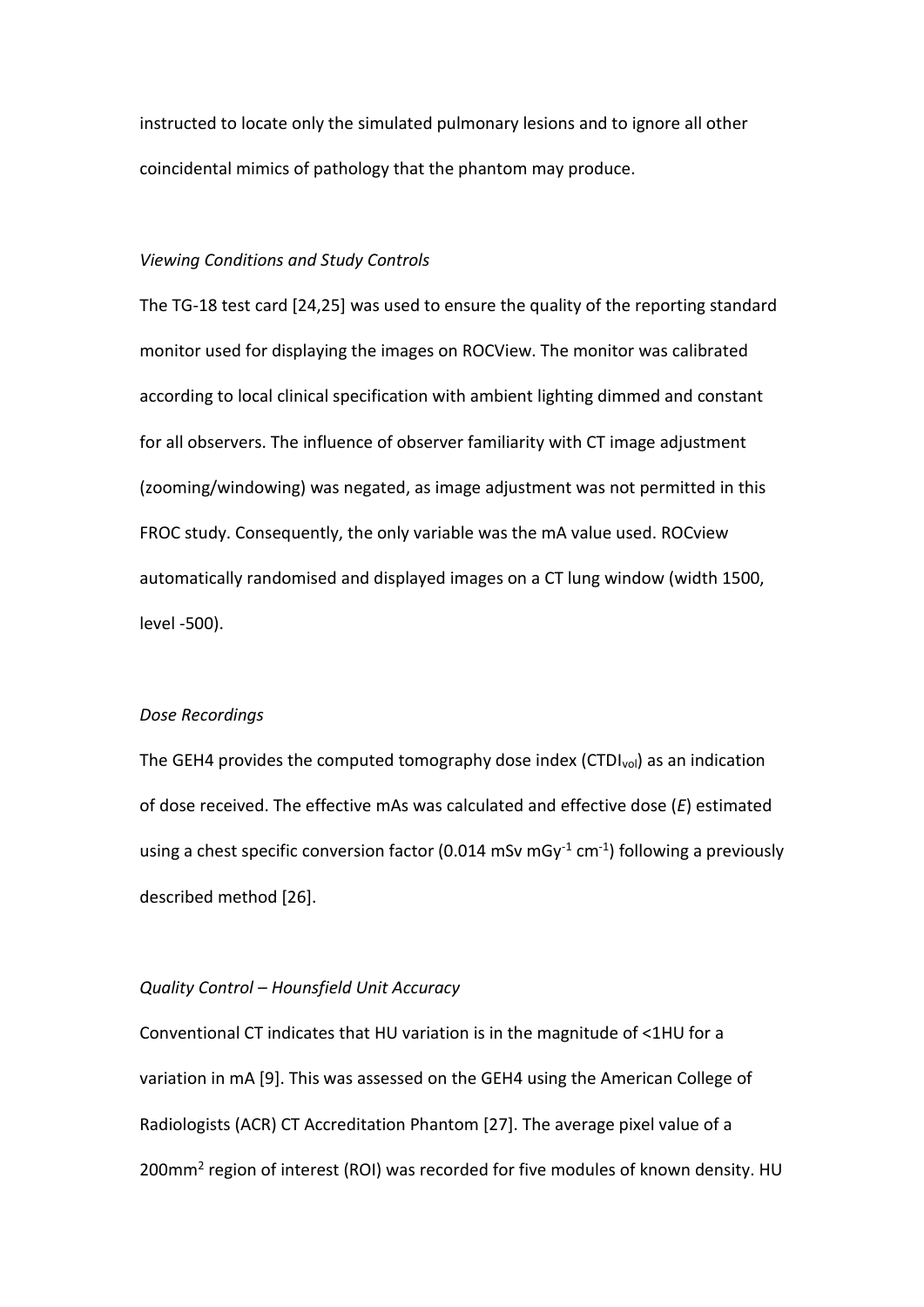value accuracy is required for AC as they are converted to attenuation coefficients at the energy of the SPECT radionuclide [2].

## **Results**

The JAFROC FOM revealed no significant difference in lesion detection performance for all mA values used (*p*=0.826). Observer averaged JAFROC FOM values can be found in Table 2 alongside the dose recordings and calculated *E* for each mA value. Individual observer performance was consistent between variations of mA with an intra-observer standard deviation (SD) range of 0.01-0.11. Inter-observer variation was also low for each mA setting (1mA SD = 0.08; 1.5mA SD = 0.09; 2.0mA SD = 0.10; 2.5mA SD = 0.13). *E* was calculated for full FOV (40cm) CTAC acquisitions at each mA setting, estimating a dose saving of 60% if using 1mA instead of 2.5mA. CT HU values measured in a DICOM viewer [28] showed negligible variation as a result of changing mA (Table 3). The greatest deviation was observed within the low-density regions of the phantom (Poly and Air); although this was still small in magnitude (change of 3HU). The variation in image quality at the four mA values can be seen in Figure 2.

## **Discussion**

For the static anthropomorphic chest phantom representative of a 70Kg male there was no statistically significant difference in lesion detection for the four mA values. Although our experiment did not simulate respiratory motion there is evidence to suggest that incidental extra-cardiac lesions could be detected equally well on images acquired at 1mA as those acquired at 2.5mA. This finding concurs with a previous patient based study, where a 1mA attenuation map was acquired at rest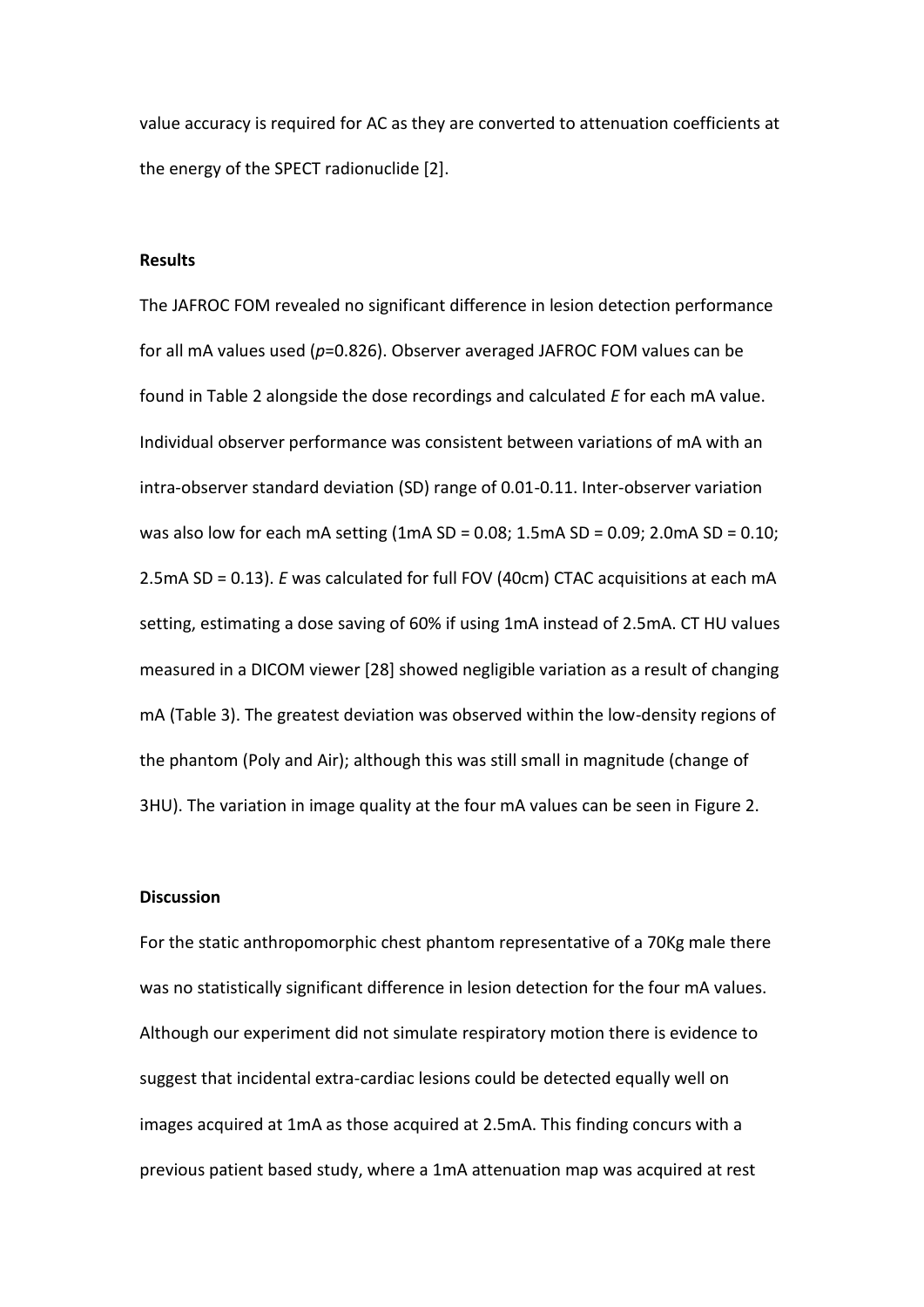and a 2.5mA attenuation map at stress; both image sets revealed abnormal findings at a rate of 9.7% [12]. The patient based study and our work both describe potential dose saving in the region of 60%.

We have shown, via the acquisition of QC data, that HU accuracy is unaffected by mA in this SPECT/CT system (Table 3); therefore the linear attenuation coefficients that make up the attenuation map must also be unaffected. This is suggestive of the quality of AC being maintained despite a reduced mA. Combining this information with the results of our JAFROC analysis suggests a potential for dose saving without any detrimental effect on the primary outcome (good quality AC) in regard of the CTAC acquisitions for this system or secondary outcome (detection of incidental chest pathology). The GEH4 offers image reconstruction filters that are optimized for low-dose operation and this system can outperform diagnostic systems in terms of contrast-to-noise ratio (CNR), in the low-dose range, due to the filters in operation [29]. Consequently, it is possible that not all systems will respond to using a very low dose regime.

Our data provide insight into the potential for dose saving in patients undergoing myocardial perfusion SPECT/CT. However, some caution must be applied to the results because our work only considers a phantom representing 'Standard Man'; there is an acknowledged gap between phantom studies and clinical work. In our (static) phantom study we did not set out to determine the effect of respiratory motion on lesion detection. Variation in respiratory motion can be great, both within subjects and between them [30,31] but previous work comparing 2.5mA attenuation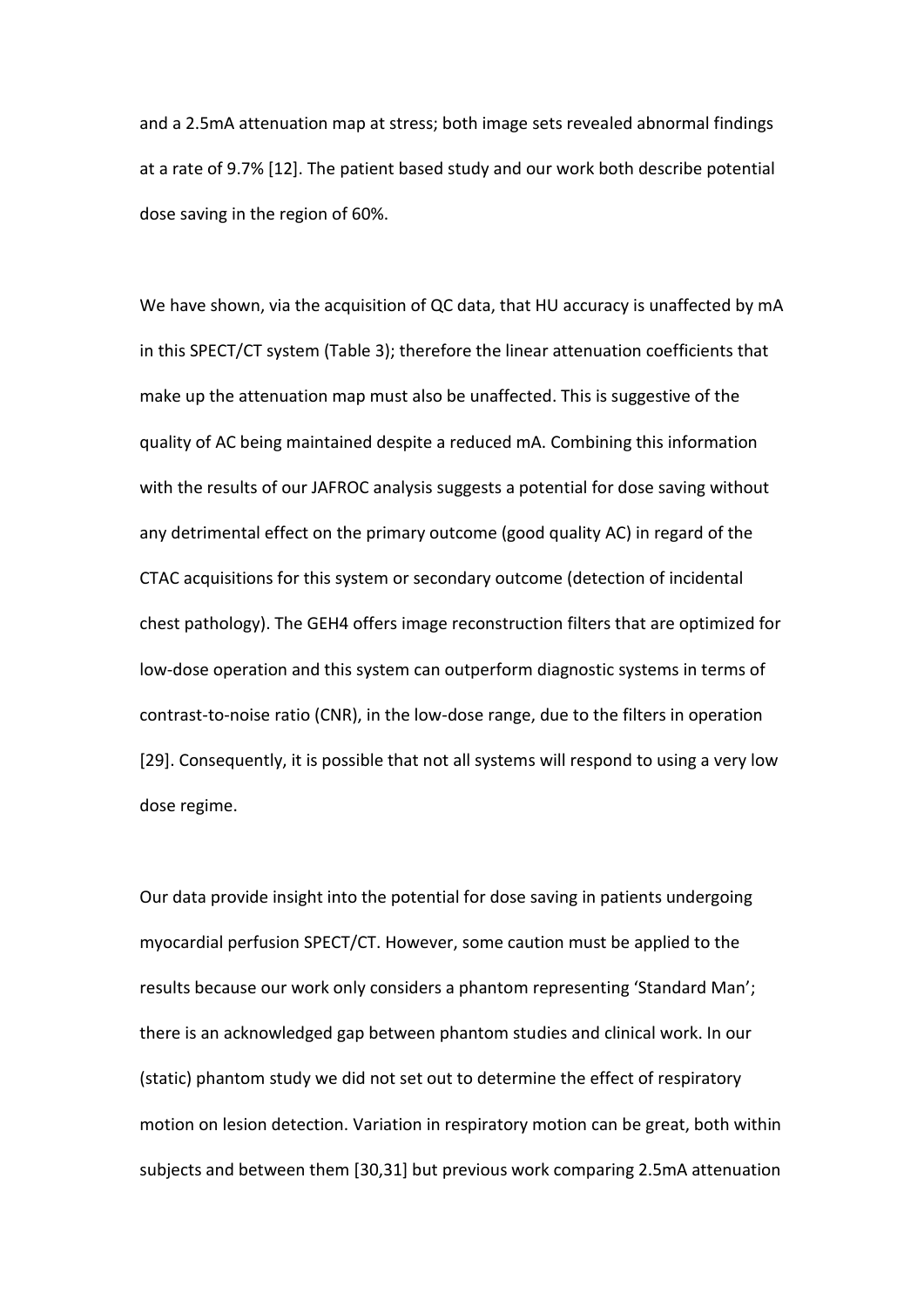maps at stress and 1mA attenuation maps at rest saw equal detection rates (9.7%) of abnormal findings [12]. In this work the authors do comment that the attenuation map, with a rotation time of 14 seconds was sampled over approximately 3 respiratory cycles.

Respiratory motion has been a persistent problem in hybrid imaging, affecting both emission and transmission acquisitions with errors of mis-registration known to contribute to errors in AC [30,31]. Methods of correction, including respiratory gating, deep-inspiration-breath-hold (DIBH), motion correction and post processing methods, have been discussed to correct for these errors [30]. Furthermore the phase of breathing (inspiration, mid-breath, expirations) also has been found to have a significant bearing on AC [30,32].

Further phantom work should attempt to simulate motion over a range of respiratory amplitudes, with a previous patient study has suggested that lesion position and size can contribute to errors caused by respiratory motion [30]. Investigating the effect of patient size might prove beneficial too

## **Conclusion**

Using a static anthropomorphic chest phantom with simulated lesions, the GEH4 can be used with equal confidence at each of its 4 mA settings for accurate lesion localisation on the CTAC image. Prior to conducting a human study further phantom work should be conducted to consider the effect of respiratory motion and patient size on lesion detection.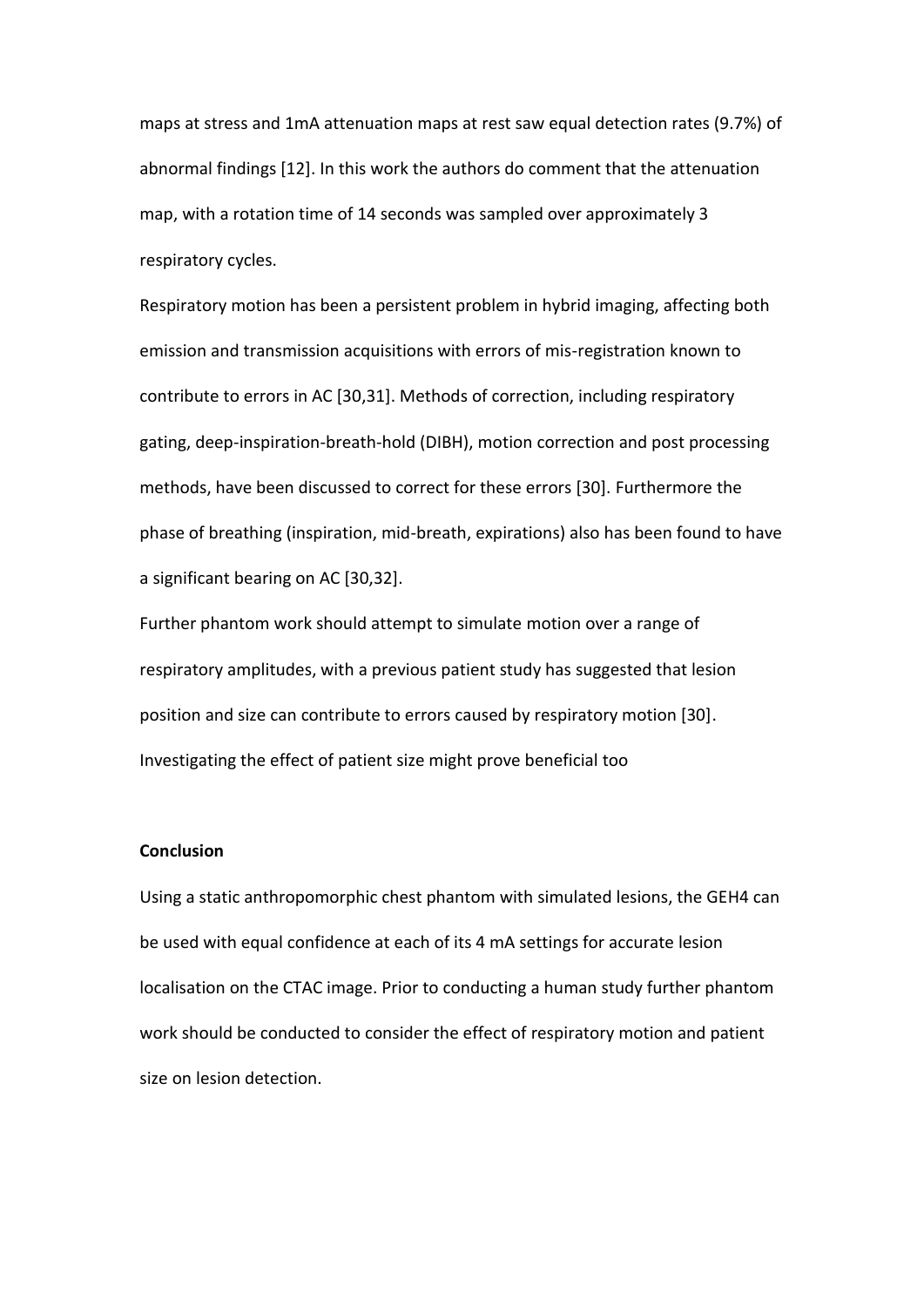## **References**

1. Buck, A. Nekolla, S. Ziegler, S. Beer, A. Krause, B. Herrmann, K. Scheidhauer, K. Wester, H-J. Rummeny, E. Schwaiger, M. Drzezga, A. SPECT/CT. J Nucl Med 2008;49:1305-19.

2. O'Connor, M. Kemp, B. Single-Photon Emission Computed Tomography / Computed Tomography: Basic Instrumentation and Innovations. Semin Nucl Med 2006;36:258-66.

3. Heller, G. Links, J. Bateman, T. Ziffer, J. Ficaro, E. Cohen, M. Hendel, R. American Society of Cardiology and Society of Nuclear Medicine joint position: Attenuation correction of myocardial perfusion SPECT scintigraphy. J Nucl Cardiol 2004;11:229- 30.

4. Flotats, A. Knuuti, J. Gutberlet, M. Marcassa, C. Bengel, F. Kaufmann, P. Rees, M. Hesse, B. Hybrid cardiac imaging: SPECT/CT and PET/CT. A joint position statement by the European Association of Nuclear Medicine (EANM), the European Society of Cardiac Radiology (ESCR) and the European Council of Nuclear Cardiology (ECNC) Eur J Nucl Med Mol Imaging 2011;38:201-12.

5. Goetze, S. Pannu, H. Wahl, R. Clinically Significant Abnormal Findings on the 'Nondiagnostic' CT Portion of Low-Amperage-CT Attenuation-Corrected Myocardial Perfusion SPECT/CT Studies. J Nucl Med 2006;47:1312-8.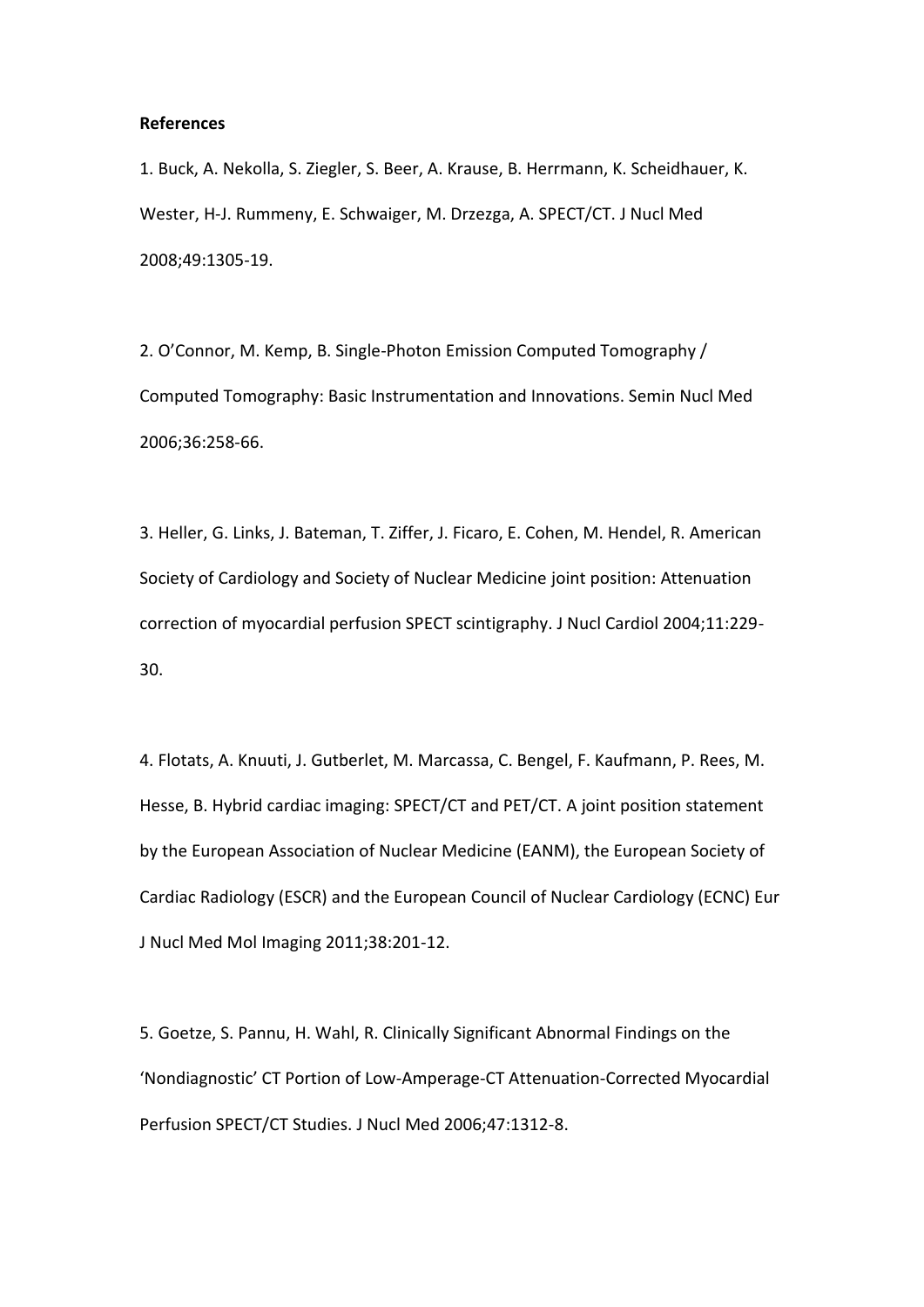6. Tootell, A., Vinjamuri, S., Elias, M., & Hogg, P. (2012). Clinical evaluation of the computed tomography attenuation correction map for myocardial perfusion imaging: the potential for incidental pathology detection. Nucl Med Commun, Publish Ahead of Print, 10.1097/MNM.1090b1013e3283571b3283535.

7. Chamarthy, M. Travin, M. Altered Biodistribution and Incidental Findings on Myocardial Perfusion Imaging. Semin Nucl Med 2010;40:257-70.

8. Gedik, G. Ergün, E. Aslam, M. Caner, B. Unusual Extracardiac Findings Detected on Myocardial Perfusion Single Photon Emission Computed Tomography Studies with Tc-99m Sestamibi. Clin Nucl Med 2007;32:920-6.

9. Birnbaum, B. Hindman, N. Lee, J. Babb, J. Multi-Detector Row CT Attenuation Measurments: Assessment of intra- and interscanner Variability with an Anthropomorphic Body CT Phantom. Radiol 2007;242:109-19.

10. Reza Ay, M. Zaidi, H. Computed tomography-based attenuation correction in neurological positron emission tomography: evaluation of the effect of the X-ray tube voltage on quantitative analysis. Nuc Med Commun 2006;27:339-46.

11. Kamel, E. Hany, T. Burger, C. Treyer, V. Lonn, A. von Schulthess, G. Buck, A. CT vs 68Ge attenuation correction in a combined PET/CT system: evaluation of the effect of lowering the CT tube current. Eur J Nuc Med 2002;29:346-50.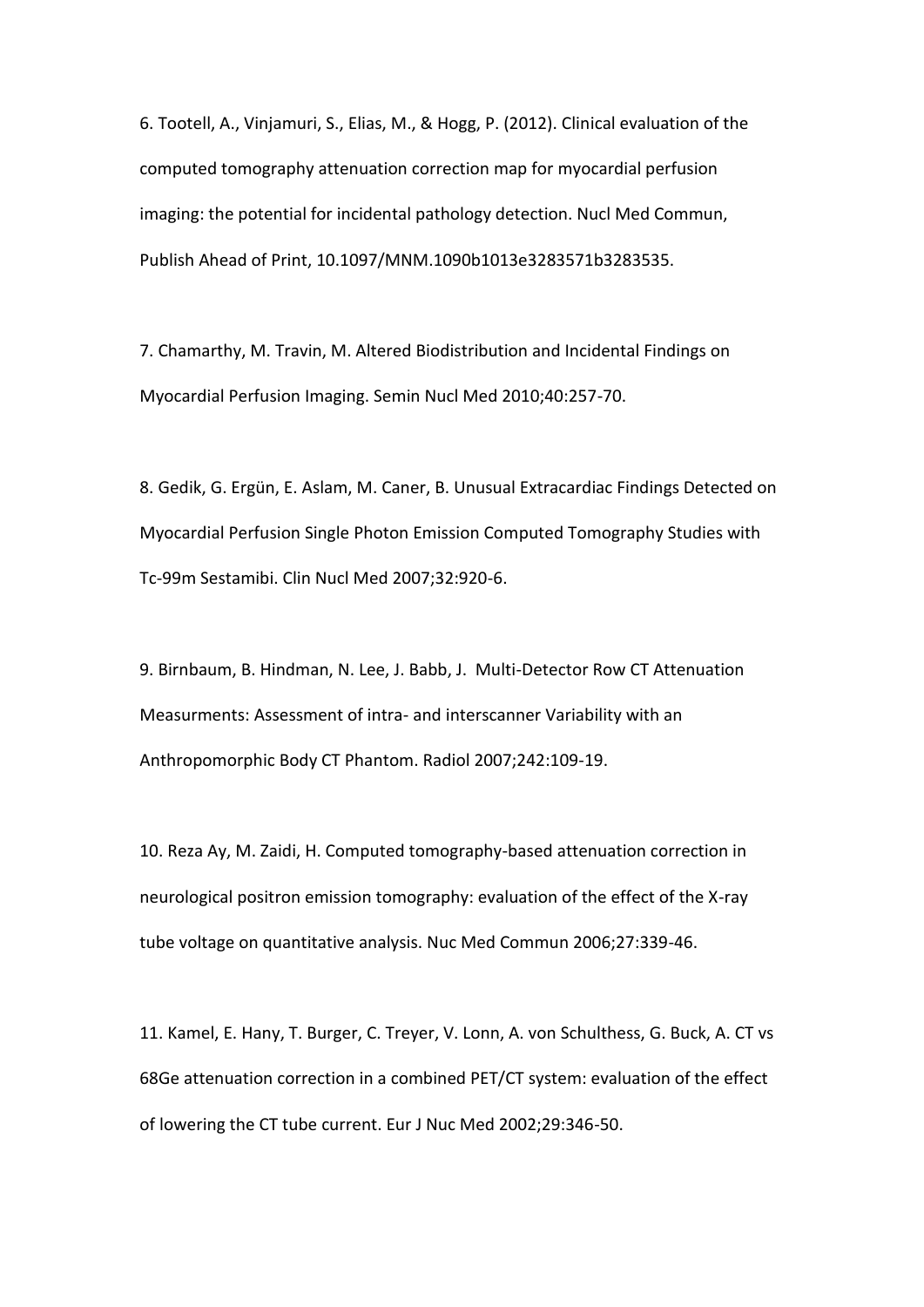12. Preuss, R. Weiss, R. Lindner, O. Fricke, E. Fricke, H. Burchert, W. Optimisation of protocol for low dose CT-derived attenuation correction in myocardial perfusion SPECT imaging. Eur J Nucl Med Mol Imaging 2008;35:1133-41.

13. Thompson, J. Hogg, P. Szczepura, K. Manning, D. Analysis of CT acquisition parameters suitable for use in SPECT/CT: A free-response receiver operating characteristic study. Radiography 2012:doi:10.1016/j.radi.2012.05.004

14. KyotoKagaku.com Japan [updated 2011; cited 2012 Jul 04] Multipurpose Chest Phantom N1. Available from:

http://www.kyotokagaku.com/products/detail03/pdf/ph-1\_catalog.pdf

15. Das, M. Mühlenbruch, G. Katoh, M. Bakai, A. Salganicoff, M. Stanzel, S. Mahnken, A. Günther, R. Wildberger, J. Automated Volumetry of Solid Pulmonary Nodules in a Phantom: Accuracy Across Different CT Scanner Technologies. Invest Radiol 2007;42:297-302.

16. Ko, J. Rusinek, H. Jacobs, E. Babb, J. Betke, M. McGuinness, G. Naidich, D. Small Pulmonary Nodules: Volume Measurment at Chest CT – Phantom Study. Radiol 2003;228:864-70.

17. Marten, K. Grabbe, E. The challenge of the solitary pulmonary nodule: Diagnostic assessment with multislice spiral CT. Clin Imaging 2003:27;156-61.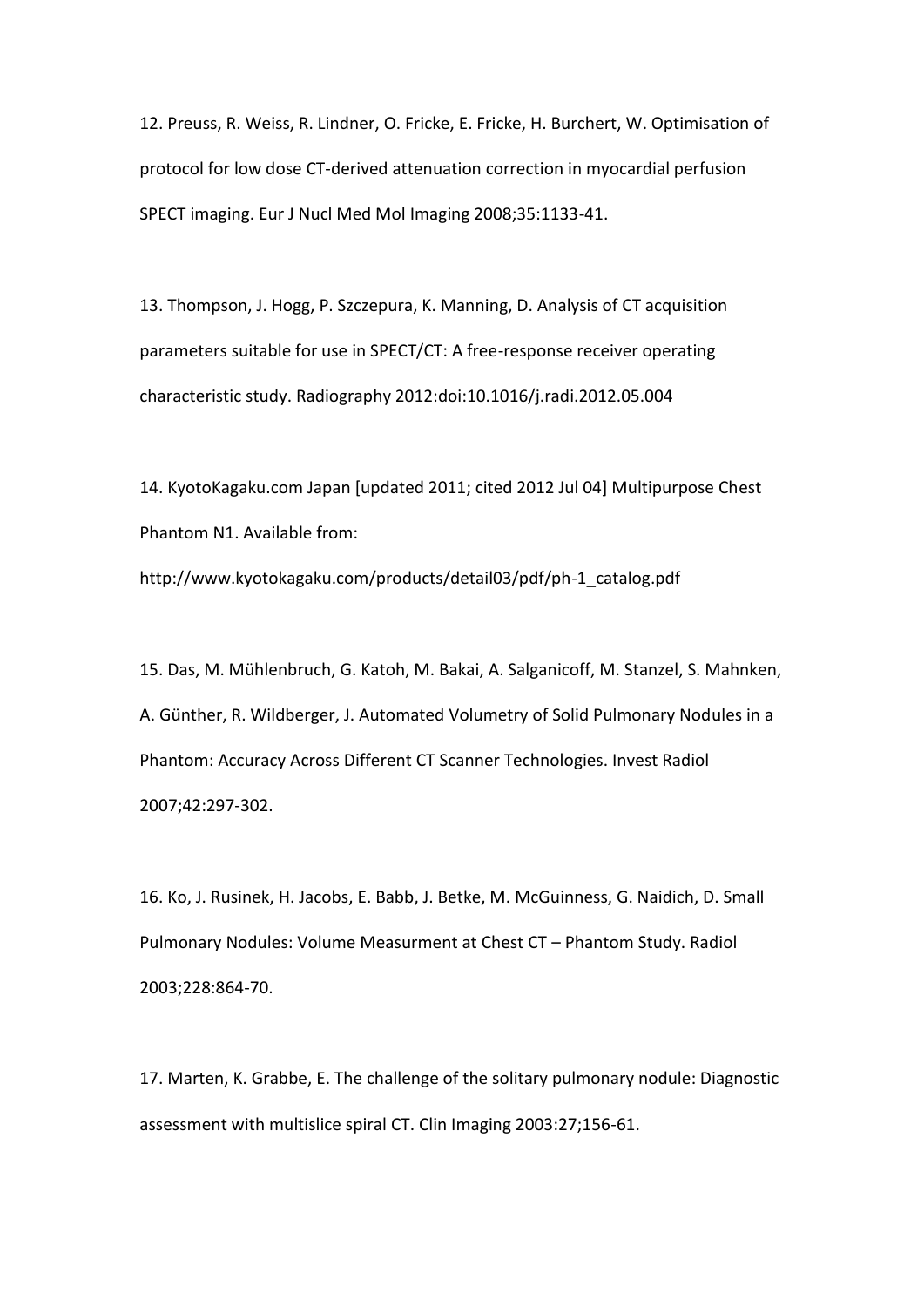18. Wormanns, D. Kohl, G. Klotz, E. Marheine, A. Beyer, F. Heindel, W. Diederich, S. Volumetric measurements of pulmonary nodules at multi-row detector CT: in vivo reproducibility. Eur Radiol 2004:14;86-92.

19. Oda, S. Awai, K. Murao, K. Ozawa, A. Yanaga, Y. Kawanaka, K. Yamashita, Y. Computer-Aided Volumetry of Pulmonary Nodules Exhibiting Ground-Glass Opacity at MDCT. Am J Roentgenol 2010:194;398-406.

20. Funama, Y. Awai, K. Liu, D. Oda, S. Yanaga, Y. Nakaura, T. Shimamura, M. Yamashita, Y. Detection of nodules showing ground-glass opacity in the lungs at lowdose multidetector computed tomography: phantom and clinical study. J Comput Assist Tomogr 2009:33;49-53. Abstract Only accessed via www.ncbi.nlm.nih.gov/pubmed

23. devchakraborty.com Philadelphia [updated 2011; cited 2012 Jul 04]. Available from: http://www.devchakraborty.com/Historical%20Background.html

22. Thompson, J. Hogg, P. Thompson, S. Manning, D. Szczepura, K. ROCView: Prototype software for data collection in jackknife alternative free-response receiver operating characteristic analysis.

Br J Radiol 2012: doi:10.1259/bjr/99497945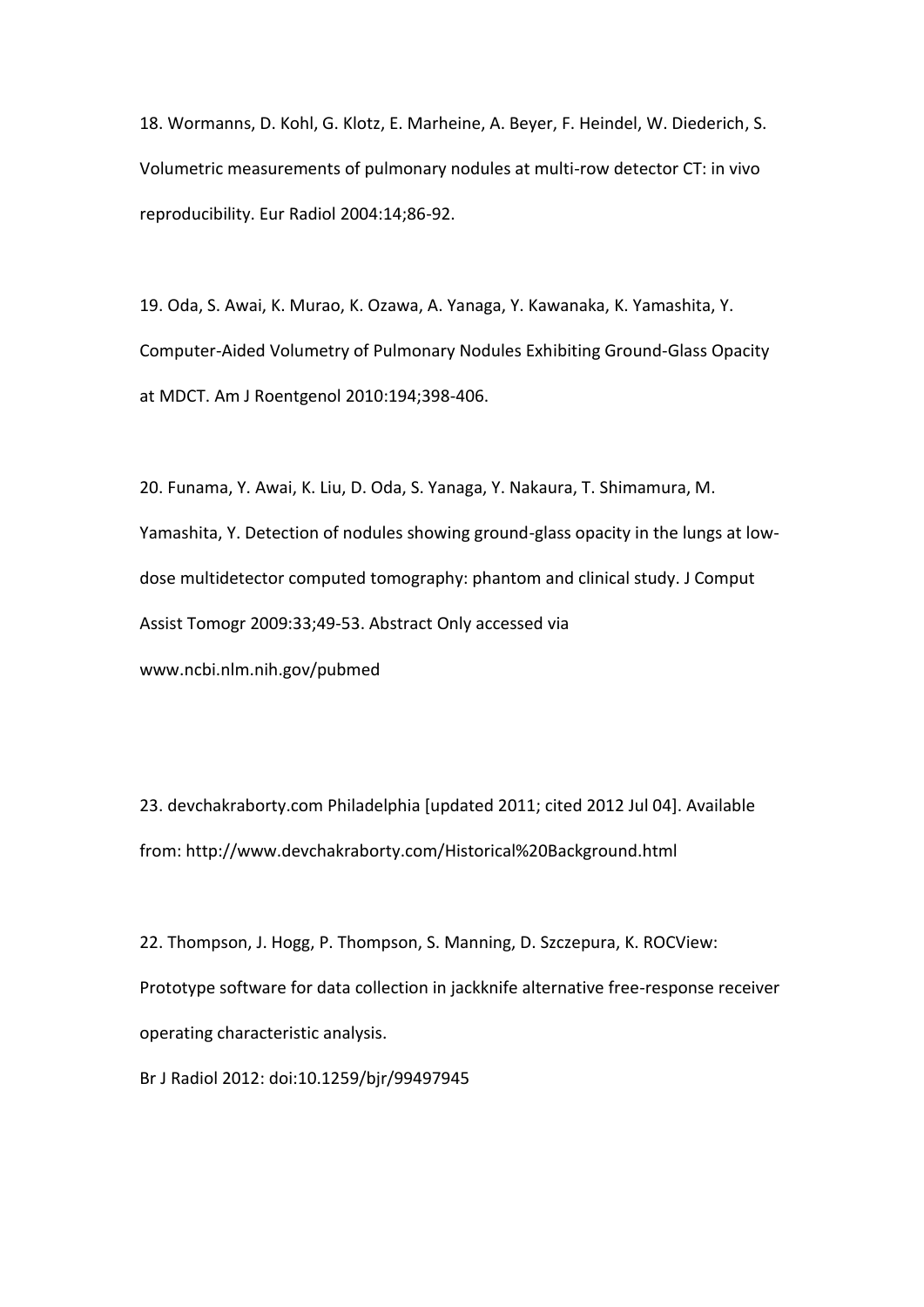23. devechakraborty.com Philadelphia [updated 2011; cited 2012 Jul 04]. JAFROC 4.0.1 Available from: http://www.devchakraborty.com/downloads

24. Samei, E. Badano, A. Chakraborty, D. Compton, K. Cornelius, C. Corrigan, K. Flynn, MJ. Hemminger, B. Hangiandreou, N. Johnson, J. Moxley, M. Pavlicek, W Roehrig, H. Rutz, L. Shepherd, J. Uzenoff, R. Wanj, J. Willis, C. Assessment of Display Performance for Medical Imaging Systems: Report of the American Association of Physicists in Medicine (AAPM) Task Group 18; Medical Physics Publishing, Madison, WI, AAPM On-Line Report No. 3, April 2005.

25. deckard.mc.duke.edu Assessment of Display Performance for Medical Imaging Systems (American Association of Physicists in Medicine (AAPM) Task Group 18) [updated 2006 Jan 10; cited 2012 Jan 31] Available from: deckard.mc.duke.edu/~samei/tg18

26. Jessen, K. Shrimpton, P. Geleijns, J. Panzer, W. Tosi, G. Dosimetry for optimisation of patient protection in computed tomography. Appl Radiat Isot 1999;50:165-72.

27. gammex.com Wisconsin [updated 2011; cited 2012 Jul 11]. CT Accreditation Phantom Instructions. Available from:

http://www.gammex.com/acefiles/manuals/ACR\_CT\_Phantom.pdf (American College of Radiologists)